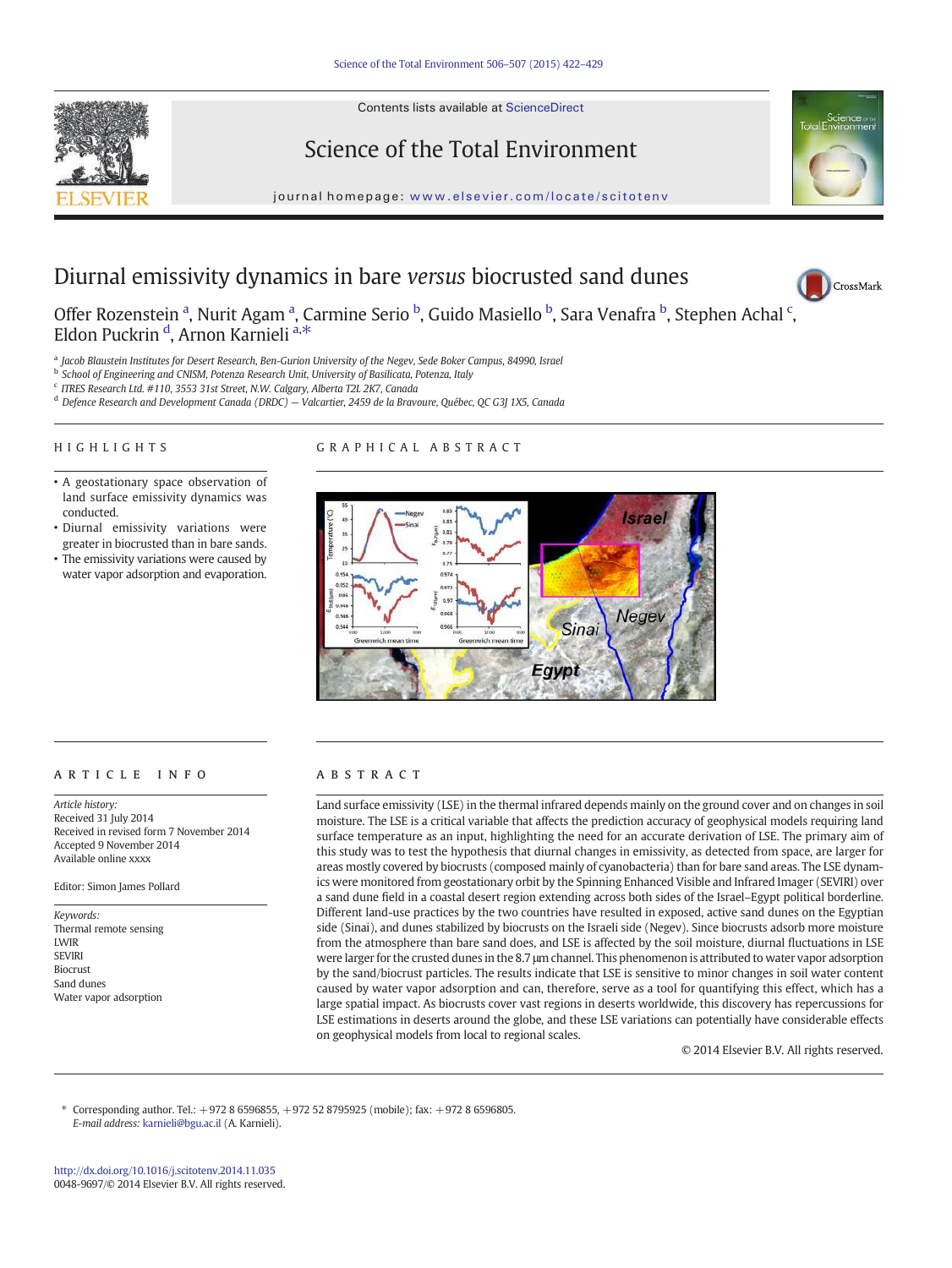# 1. Introduction

Land surface emissivity (LSE) is the ratio between the radiance emitted by the land surface and the radiance emitted by a black body at the same temperature [\(Li et al., 2012, 2013a](#page-6-0)). The estimation of LSE by remote sensing in the long-wave infrared (LWIR) spectral region (8–13 μm) is mainly dependent on the surface cover (rock, soil, vegetation, etc.) and viewing angle ([Hulley et al., 2010; Li et al., 2013a](#page-6-0)). However, LSE also nonlinearly varies according to changes in soil moisture caused by precipitation, condensation, and evaporation ([Mira et al.,](#page-7-0) [2007, 2010; Sanchez et al., 2011\)](#page-7-0). In drylands, even small-scale changes in soil moisture that occur due to dew formation, as well as direct water vapor adsorption by the soil, can cause LSE variations ([Li et al., 2012](#page-6-0)). Water vapor from the atmosphere may be directly absorbed by the soil matrix as a result of capillary condensation and/or physical adsorption. The former is the predominant mechanism when the relative humidity in the pores is high, while the latter predominates at low values of relative humidity ([Philip and De Vries, 1957](#page-7-0)). Accurate LSE estimation is vital for the derivation of various surface and atmospheric variables. For instance, hydrological, climate, and weather models rely on LWIR LSE for determining the surface radiation budget [\(Immerzeel](#page-6-0) [and Droogers, 2008; Zhou et al., 2003](#page-6-0)). In addition, retrieval of land surface temperature (LST) [\(Becker and Li, 1990; Li et al., 2013b; Rozenstein](#page-6-0) [et al., 2014a; Wan and Dozier, 1996](#page-6-0)), monitoring land-use and landcover change ([French et al., 2008; Hulley et al., 2014\)](#page-6-0), dust and aerosol properties [\(Li et al., 2007; Zhang et al., 2006](#page-6-0)), atmospheric water vapor content ([Seemann et al., 2008](#page-7-0)), and trace gas content [\(Clerbaux et al.,](#page-6-0) [2003](#page-6-0)) are all sensitive to the accuracy of LSE estimations.

In recent years, emphasis has been placed on the study of the temporal variations of LSE. The LSE derived from polar-orbiting satellites, having a revisit time of the same area of twice a day at best, can only reveal weather related LSE variations ([Ogawa et al., 2008\)](#page-7-0), while the diurnal dynamics are under-sampled [\(Li et al., 2012](#page-6-0)). Consequently, geostationary satellites with high-temporal resolutions are used to observe the diurnal dynamics of LSE. Previous studies analyzed images derived by the geostationary Spinning Enhanced Visible and InfraRed Imager (SEVIRI) and reported strong diurnal dynamics over deserts, especially for the 8.7 μm channel ([Li et al., 2012; Masiello et al., 2013, 2014;](#page-6-0) [Masiello and Serio, 2013\)](#page-6-0), where emissivity in quartz reststrahlen bands is attenuated as soil moisture increases [\(Salisbury and D'Aria,](#page-7-0) [1992](#page-7-0)). These observations were explained by the diurnal soil moisture cycle resulting from direct water vapor adsorption by the soil throughout the late afternoon and night and the consequent evaporation over the following morning [\(Agam and Berliner, 2004](#page-6-0)).

Many desert surfaces worldwide are covered by biocrusts, composed of microphytes and soil granules that play a prominent role in hydrological cycles [\(Belnap, 2006](#page-6-0)). Biocrusts formation is a successional process, generally beginning with the primary colonization of the surface by filamentous cyanobacteria ([Rozenstein et al., 2014b](#page-7-0)), followed by more photoautotrophic organisms. Thus, as biocrusts develop, the make-up of these microphytic communities evolves into diverse compositions of cyanobacteria, lichens, mosses, green algae, microfungi, and bacteria [\(Belnap and Lange, 2001; Karnieli et al., 1996\)](#page-6-0). Biocrusts change the topsoil texture significantly by incorporating fine soil particles found in-situ and captured from dust into their structure ([Danin and Ganor, 1991;](#page-6-0) [Ram and Aaron, 2007; Zaady and Offer, 2010](#page-6-0)). The amount of water adsorbed by the soil increases with the clay content, since clay particles have a larger surface area, i.e., more adsorption sites, per a given soil volume ([Agam and Berliner, 2006\)](#page-6-0). Thus, the incorporation of clay particles by biocrusts increases their ability to both absorb dew and adsorb water vapor from the atmosphere, compared with bare sand. In addition to this, biocrusts contain pores, which effectively increase their surface area and, thus, increase their adsorption abilities ([Felde et al., 2014](#page-6-0)). It has been found that dew plays a major role in biocrust development [\(Rao et al.,](#page-7-0) [2009; Veste et al., 2001](#page-7-0)) and also that biocrust absorbs more dew than sand [\(Liu et al., 2006; Pan et al., 2010; Zhang et al., 2009](#page-7-0)).

The primary aim of this study was to quantify the diurnal variations in LSE, as detected from space, over bare vs. biocrusted sands and to explore the different dynamics between these two ecosystems.

#### 2. Material and methods

#### 2.1. Study area

The northeastern Sinai region is characterized by linear sand dunes advancing from west to east, split by the Israel–Egypt political border [\(Fig. 1\)](#page-2-0) [\(Roskin et al., 2012](#page-7-0)). Both the pedology and the climate are identical between the dunes in the Negev Desert on the Israeli side of the border, and the dunes in Sinai, Egypt. However, the Sinai and Negev dune fields differ in the land-use policy implemented by the two countries. Following the Israel–Egypt peace agreements in 1982, the borderline was redrawn in its current location, preventing nomadic Bedouin tribes from passing through. Traditional pastoralist activities in the Negev Desert have, therefore, ceased, while in Sinai, grazing and wood gathering activities have continued [\(Karnieli and Tsoar, 1995;](#page-6-0) [Tsoar et al., 2008](#page-6-0)). Biocrusts are very sensitive to disturbance by human activities, but this degradation is reversible, and once anthropogenic pressure ceases the biocrusts may recover ([Belnap, 1990; Kuske](#page-6-0) [et al., 2012\)](#page-6-0). As a result of reduced pressure, the dunes in the Negev have been covered by biocrusts and, consequently, have stabilized (except for a small active portion on the dune crest). In contrast, the trampling of the sand surface by the nomadic herds in Sinai has prevented biocrust establishment, leaving the sands exposed and the dunes active and mobile.

The differences in land-use and, thus, land-cover on both sides of the border result in a brightness contrast observed in reflective remote sensing images ([Tsoar and Karnieli, 1996](#page-7-0)). This phenomenon, which can be seen from the air and from space, is caused by the higher albedo of the bright bare sand dunes in Sinai relative to the dark encrusted dunes of the Negev. Respectively, the darker surface of the Negev absorbs more sun irradiance during the day than the bright surface of Sinai resulting with the encrusted sands being warmer than the bare sands by up to 4 °C during the dry summer ([Karnieli and](#page-6-0) [Dall'Olmo, 2003; Qin et al., 2002a\)](#page-6-0). This LST contrast between the two sides of the border is apparent in spaceborne images ([Karnieli](#page-6-0) [and Dall'Olmo, 2003; Qin et al., 2002a\)](#page-6-0). At night, this temperature contrast subsides ([Qin et al., 2002a\)](#page-7-0); however, the LSE contrast across the border is evident during both daytime and nighttime [\(Rozenstein and Karnieli, 2015\)](#page-7-0).

#### 2.2. Climatological and meteorological conditions

The climate in the study area is characterized by an average air temperature ranging from 9 °C in January to 27 °C in August. A sharp north–south rainfall gradient stretches along a 30 km length where the border intersects the dune field. Typically, the southern area (away from the Mediterranean Sea) receives less than 100 mm of precipitation, whereas more than 140 mm may fall in the northern region (close to the shoreline) [\(Siegal et al., 2013](#page-7-0)). Meteorological conditions were monitored using a standard meteorological station located at the crest of a dune on the Israeli side of the border within the study area. Air temperature and relative humidity during the summer months, measured with a model HMP50 sensor (Campbell Scientific, Logan, Utah, USA), were characterized by high fluctuations between day and night [\(Fig. 2](#page-2-0)A). Wind speed and direction were measured with a model 03002 R.M. Young Wind Sentry sensor (Campbell Scientific, Logan, Utah, USA). The prevailing wind direction was primarily northwestern, and to a lesser extent, northern ([Fig. 2](#page-2-0)B). Note that [Fig. 2](#page-2-0) presents a mean day created by averaging the variables over June and July 2013. The stronger afternoon wind, due to the sea breeze phenomenon, carrying moisture from the Mediterranean Sea inland, was the main source of moisture uptake by the soil during the dry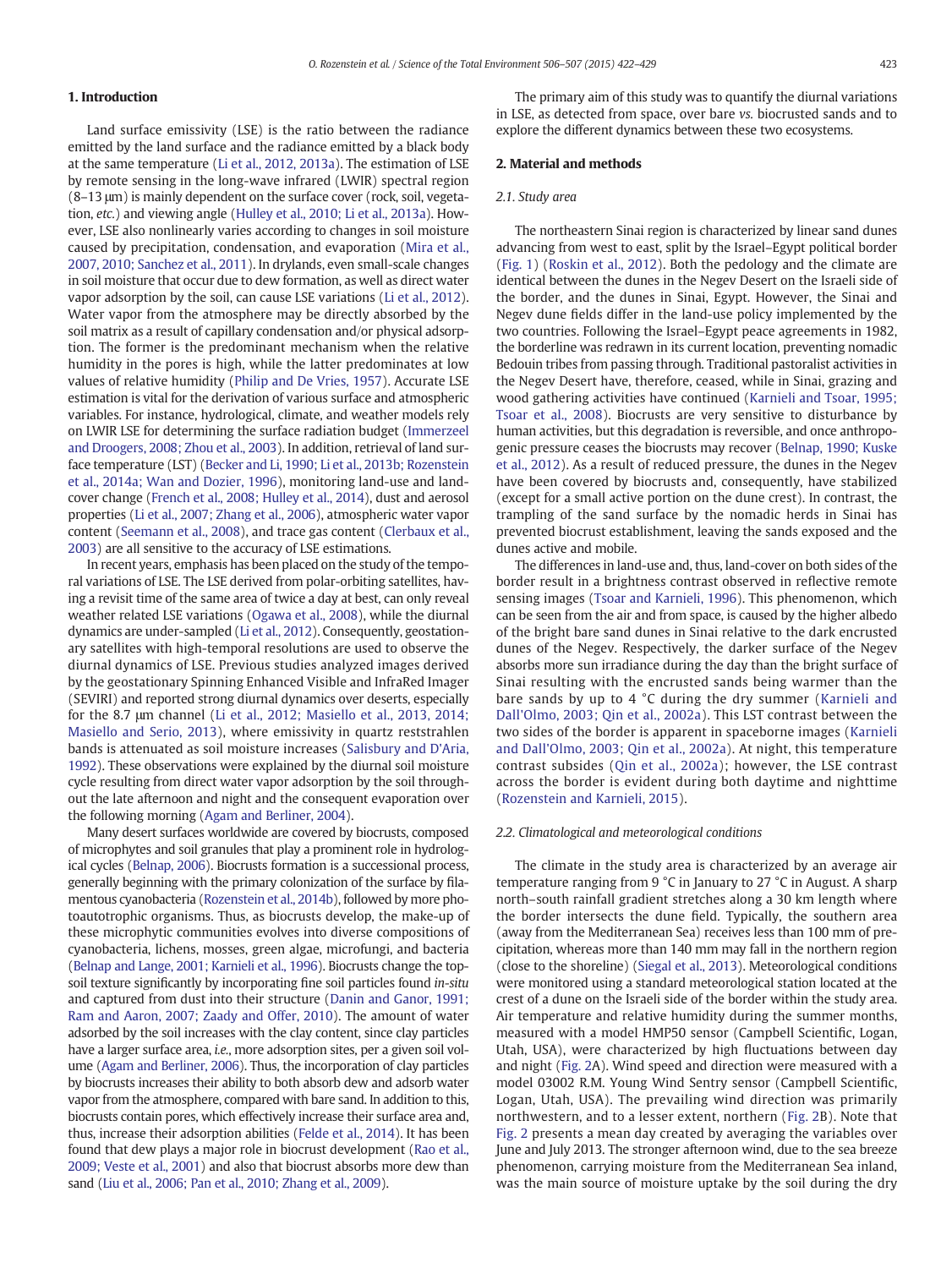<span id="page-2-0"></span>

Fig. 1. MODID false color regional image (RGB = 2,1,4) of the research site acquired on February 4, 2012. The encroachment of the northern Sinai dune field across the Israeli–Egyptian political border into the northwestern Negev Desert is delineated. The rectangle represents the area of SEVIRI analysis shown in [Fig. 5.](#page-4-0) (For interpretation of the references to color in this figure legend, the reader is referred to the web version of this article.)

2.4. SEVIRI spaceborne images

summer months. The days selected for analysis (for reasons described in Section 2.4) were characteristic of the season in terms of air temperature, relative humidity, and wind conditions [\(Fig. 3\)](#page-3-0).

was visited on September 19, 2013 as part of this field campaign, and the spectral signatures of key land-cover features were measured.

# 2.3. Spectral field measurements

A portable field spectrometer with 1760 bands in the 0.7–14 μm spectral range at 8 cm<sup>-1</sup> resolution [\(Puckrin et al., 2013\)](#page-7-0) was used during a field campaign aimed at characterizing the spectral signatures of different rocks, soils, and vegetation in Israel. The Negev dune field

Images acquired by the SEVIRI on board the geostationary Meteosat-9 satellite, over the study area during June and July 2013, were analyzed. The images were acquired at a zenith viewing angle of about 54° (ranging from 53° to 55° in the west–east direction) The data were processed using a Kalman filter for temperature–emissivity separation



Fig. 2. Mean diurnal dynamics of A) relative humidity, and air temperature; and B) wind speed and direction for June-July 2013.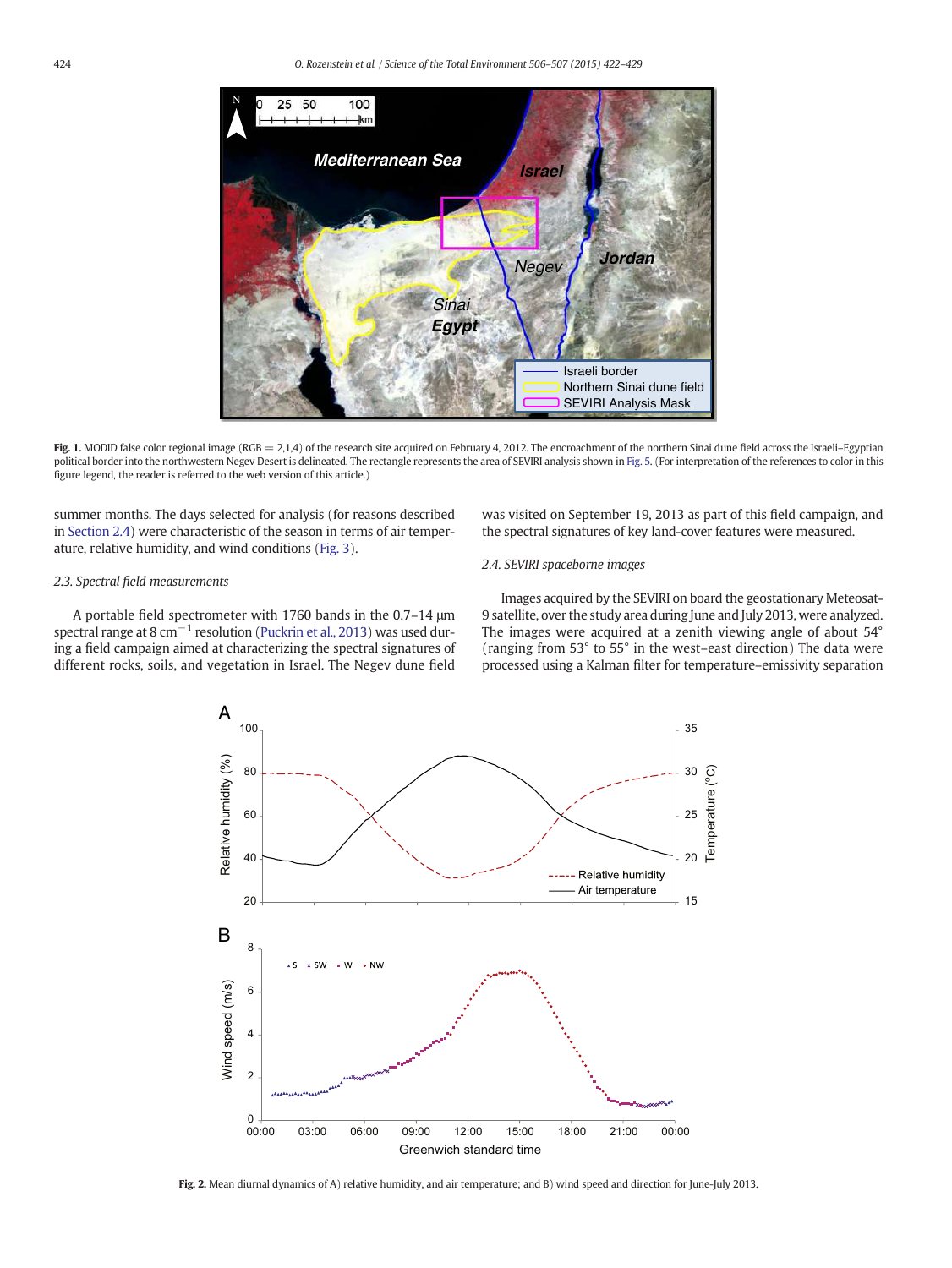<span id="page-3-0"></span>

Fig. 3. Meteorological conditions at the study site during June and July 2013. Measurements were conducted at the meteorological station located within the study area (marked in [Fig. 5\)](#page-4-0).

in three channels centered at 8.7, 10.8, and 12 μm ([Masiello et al., 2013](#page-7-0)). The Kalman filter implemented a full physical retrieval scheme that simultaneously solved the radiative transfer equation for surface temperature and emissivity. No atmospheric correction was required since the atmospheric state vector (temperature (T), water vapor (Q), and ozone (O) profile) was taken into account in the calculations. The state vector was obtained in each SEVIRI pixel through a time–space interpolation of the European Centre for Medium Range Weather Forecasts (ECMWF) analysis. For the present study, we used the ECMWF analysis on 137 vertical pressure levels with a horizontal spatial resolution of 0.125 $^{\circ}$   $\times$ 0.125°. In addition, background information about the emissivity was also conveyed within the scheme, which was obtained by the University of Wisconsin (UW) Baseline FIT (BF) emissivity database (UW/ BFEMIS database, [http://cimss.ssec.wisc.edu/iremis/\)](http://cimss.ssec.wisc.edu/iremis/) ([Seemann et al.,](#page-7-0) [2008](#page-7-0)).

[Masiello et al. \(2013\)](#page-7-0) utilized the high temporal resolution data acquired from geostationary satellites to retrieve the diurnal cycle of LST and LSE using the sequential approach of the Kalman filter. This approach's algorithm does not require increasing the dimensionality of the data space because of time accumulation of observations, while preserving the highest temporal resolution prescribed by the geostationary instrument (15 min for SEVIRI). The [Masiello et al. \(2013\)](#page-7-0) time dimension Kalman filter approach uses a state equation to model the temporal evolution of LST and LSE. The state equation is a simple persistence with an additional stochastic term which can model the temporal variability of the surface parameters. This temporal variability is prescribed to be very low for LSE and comparatively higher for LST (see details in [Masiello et al., 2013\)](#page-7-0). This allows dynamically decoupling of LSE from LST, and separating the two variables from the radiative transfer equation. The method is capable to retrieve LST with a precision of  $\pm$  0.2 °C and LSE with a precision better than  $\pm$  0.005 for the SEVIRI atmospheric window channels ([Masiello et al., 2013\)](#page-7-0). The time dimension Kalman filter approach, after being validated over a variety of surface conditions, is now being considered to become operational within EUMETSAT SEVIRI full-disk level 2 products service [\(Serio et al., 2014\)](#page-7-0).

[Fig. 4](#page-4-0) contains the pre-launch spectral response of SEVIRI. Cloud masking was performed by applying an improved version of the SEVIRI operational cloud mask, which considers an additional cloud test that exploits the expected time continuity in the clear sky of SEVIRI radiance at 12 μm. Accordingly, only clear sky conditions were analyzed.

The average LSE for each pixel over time, in each channel during June and July 2013, was calculated. In addition, a subset of 24 pixels over the research area, 12 on each side of the border, was selected for further analysis ([Fig. 5](#page-4-0)). These pixels were selected through the use of high resolution imagery to make sure that they only contained dunes and that no settlements or agricultural activities were present within their boundaries. Therefore, the pixels represented relatively homogenous regions, and the only cover types were bare sands, biocrusts, and very sparse vegetation (pixels containing ephemeral channels, rock outcrops, and playas were also excluded from the analysis). The footprint of each pixel in this area was about  $18 \text{ km}^2$ .

The cloud masking resulted in gaps within the time series. A total of nine days, for which data were available from most pixels on both sides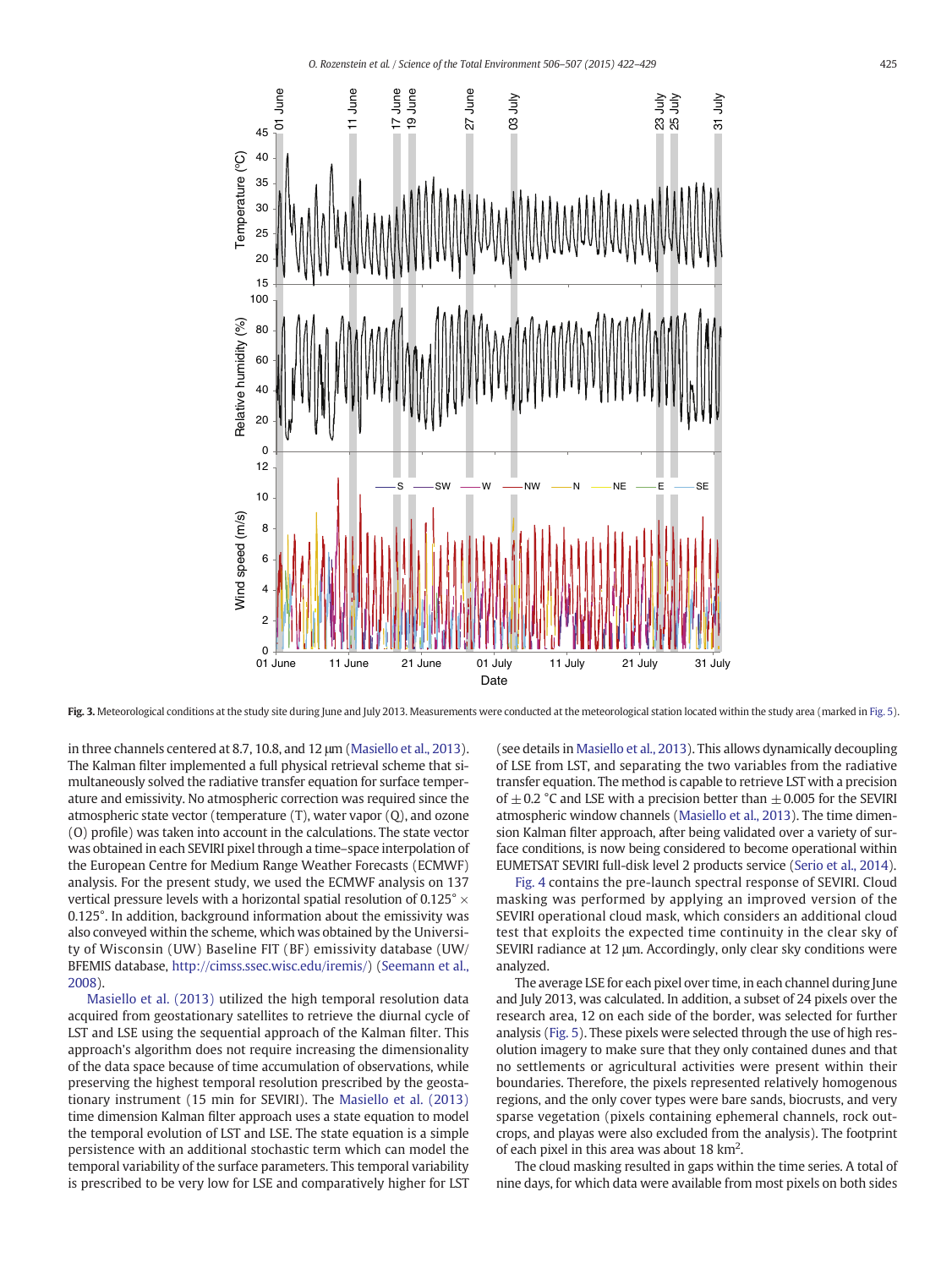<span id="page-4-0"></span>

Fig. 4. Pre-launch relative spectral response of the SEVIRI channels imposed over typical spectral emissivity signatures of biocrusts and bare sands that were measured in the field.

of the border at most times, were selected and analyzed [\(Fig. 3\)](#page-3-0). When less than half of the pixels in each group contained data at a given time, this point in time was excluded from the dataset, resulting in some data gaps in the selected days. This precaution ensured that the final dataset analyzed was reliable. The daily ranges of LST and LSE were computed for each of the selected pixels on the selected days. T-tests for paired samples were conducted to determine whether the daily ranges of LST and LSE in Sinai and the Negev were significantly different.

#### 2.5. Dewpoint computation

In the summer, no precipitation or fog usually occur in the study area. Hence, changes in the soil water content can only be the result of water vapor adsorption or dew formation in combination with evaporation ([Agam and Berliner, 2006\)](#page-6-0). In order to assess whether dew could form on the surface, the dew point temperature  $(T_d)$  in the study area was calculated by [\(Lawrence, 2005\)](#page-6-0):

$$
T_d = \frac{B_1 \left[ \ln \left( \frac{e_a}{e_s} \right) + \frac{A_1 T_a}{B_1 + T_a} \right]}{A_1 - \ln \left( \frac{e_a}{e_s} \right) - \frac{A_1 T_a}{B_1 + T_a}}
$$
(1)

where  $e_a$  and  $e_s$  are the actual water vapor pressure and the saturated water vapor pressure in the air (mb), respectively,  $T_a$  is the air temperature ( $^{\circ}$ C), and  $A_1 = 17.625$  and  $B_1 = 243.04$   $^{\circ}$ C were evaluated by [Alduchov and Eskridge \(1996\).](#page-6-0)

For dew to form, the surface temperature needs to be equal to or lower than the dew point temperature. Subsequently,  $T_d$  was compared to the LST in the selected pixels, to determine whether dew formation occurred.

## 3. Results

Representative spectral signatures of sands and biocrusts measured in the field are presented in Fig. 4. The average June–July LSE values in the SEVIRI 10.8 and 12 μm channels did not show any informative spatial patterns. This was expected since the emissivity values of biocrusts and sands in these channels are similar. However, the 8.7 μm channel exhibited a clear delineation of the dune field boundary and of the political border between Egypt and Israel [\(Fig. 6](#page-5-0)). This was due to the distinct quartz doublet absorption feature around 8.25–9.25 μm, which was attenuated by the biocrust cover, and was nearly absent in rock outcrops, soils, and vegetation around the dune field [\(Rozenstein and Karnieli,](#page-7-0) [2015](#page-7-0)). [Fig. 7](#page-5-0) displays the diurnal dynamics of LST and LSE on June 1, 2013, as an example of the variations on a typical summer day. The LSE behavior in all channels had a v-notch shape, with a minimum corresponding to the LST peak. The variation range in the 8.7 μm channel was one order of magnitude larger than those in the 10.8 and 12 μm channels. The same observation held true for all nine analyzed days. This variation was likely caused by changes in the soil water content. The LST in the selected pixels was found to be consistently above the dew point throughout the research period. Therefore, it was inferred that the dominant mechanism responsible for the diurnal soil moisture dynamics, and thus the LSE variations, was direct adsorption of atmospheric water vapor, rather than dew formation.

Significant differences were found between Sinai and the Negev in all four variables (LSE in three channels and LST, depicted in [Fig. 8](#page-5-0)). In accordance with previous studies ([Qin et al., 2002b, 2005](#page-7-0)), the LST diurnal variation in the Negev was found to be greater than in Sinai [\(Fig. 8](#page-5-0)A). The LSE variation in the 8.7 μm channel was also found to be greater in the Negev than in Sinai [\(Fig. 8B](#page-5-0)), indicating larger diurnal variations in soil moisture in biocrusts than in sands. However, in the 10.8 and



Fig. 5. Terra/MODIS daytime land surface temperature of the research site (MOD11A1) acquired on June 3, 2013. The Israel-Egypt borderline is evident from the sharp temperature contrast between the Negev and Sinai. This contrast is the result of different land-use management: in the Negev, the prohibition of anthropogenic pressures has facilitated biocrust establishment, which has resulted in dune stabilization, while in Sinai, continued grazing and trampling by herds of herbivores have prevented biocrust establishment, maintaining a bare and an active sand dune field.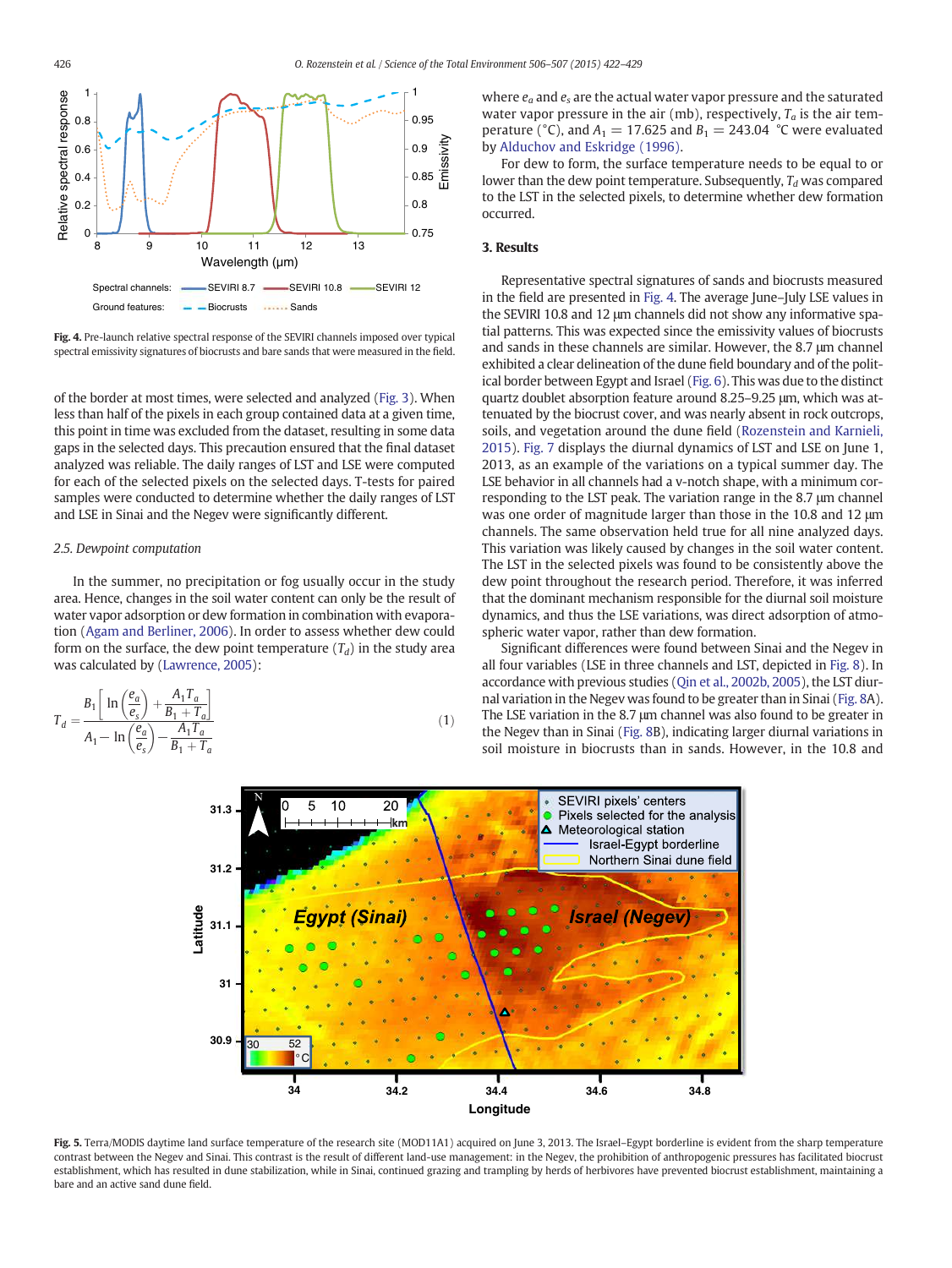<span id="page-5-0"></span>

Fig. 6. A) Land surface emissivity in the 8.7 μm SEVIRI channel, and B) land surface temperature, averaged over June–July 2013, over the research area. The Israel–Egypt borderline and the outline of the dune field, which appeared on [Figs. 1 and 5](#page-2-0) are superimposed on these land surface products. Notice the clear boundary of the dune field in the Negev and the distinct emissivity contrast between dunes in Sinai and the Negev.

12 μm channels (Fig. 8C and D) this pattern is reversed: the daily variation range was larger in Sinai than in the Negev. These LSE variations in the 10.8 and 12 μm channels are within 0.001, which is one order of magnitude less than those at 8.7 μm. Since the LSE of sands and biocrusts at 10.8 and 12 μm are high relative to the LSE at 8.7 μm, they are less prone to variations due to changes in soil moisture content. At large viewing angles, the emissivity of water may be lower [\(Sobrino](#page-7-0) [and Cuenca, 1999](#page-7-0)), resulting in lower LSE fluctuations when moisture is adsorbed or evaporated from the soil. Since the SEVIRI observations of the research area are made at an angle of about 53°–54°, and since at this large viewing angle the surface could show non-Lambertian effects ([García-Santos et al., 2012](#page-6-0)), the difference in LSE variation between the two sides of the border could be, in part, attributed to the combination of these two effects and the anisotropy of optical and structural properties of the surface.



Fig. 8. The daily range of variations in land surface temperature and emissivity for nine selected days. The error bars represent the standard deviation. T-tests for paired samples were conducted, and highly significant differences between the Negev and Sinai were found, with  $p$ -value  $< 0.001$  for all four variables.

#### 4. Discussion

Similar to previous studies conducted over the Sahara Desert [\(Li](#page-6-0) [et al., 2012; Masiello et al., 2013, 2014](#page-6-0)), the SEVIRI data analysis over the Sinai–Negev area confirmed that there are daily variations in LSE. Additionally, this study was able to demonstrate for the first time that there are differences in the daily LSE variations between sand dunes fixed by biocrusts and bare sands. These differences in daily LSE variations are likely attributed to differences in the daily soil moisture variations, which are created by the larger adsorption of atmospheric water vapor by biocrusts than by bare sands. Although the adsorption of atmospheric water vapor by the soil surface changes the soil moisture by very



Fig. 7. The diurnal dynamics of temperature and emissivity on June 1, 2013. Gaps in the graph are the result of missing data due to clouds. Notice that the variation range in the 8.7 μm channel was one order of magnitude larger than those in the 10.8 and 12 μm channels.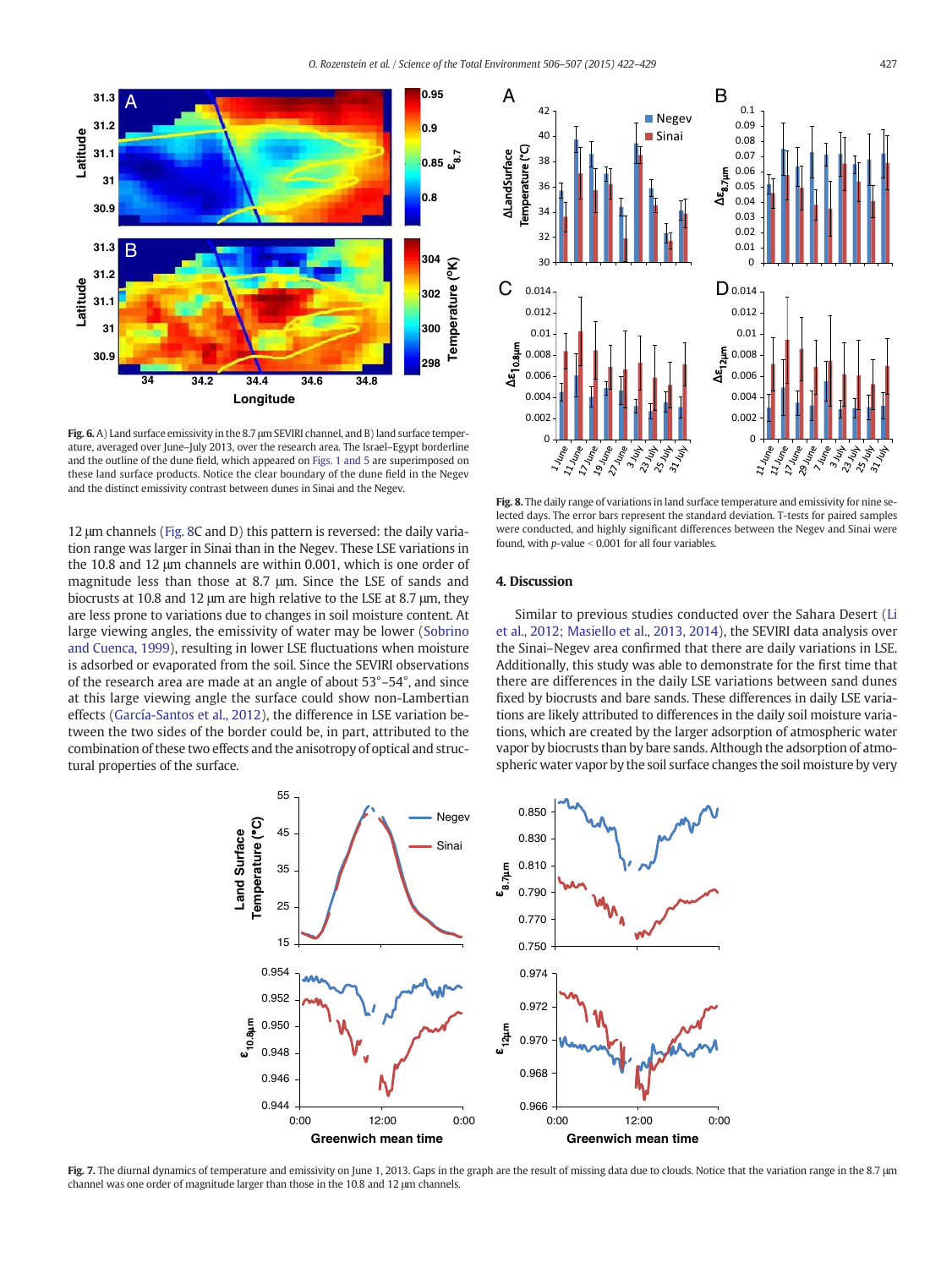<span id="page-6-0"></span>small amounts, this process has a wide spatial expression and is detectable by satellite remote sensing.

This discovery may have consequences for model estimates of LST and ground fluxes, as previously demonstrated by Agam et al. (2004). Not accounting for the soil moisture effect on LSE may introduce bias into LST estimations. For instance, split window algorithms that use LSE estimates do not account for diurnal emissivity variations or for differences in the diurnal variation between similar land-cover types (Jiang and Li, 2008; Rozenstein et al., 2014a; Wan and Dozier, 1996). It is common for LSE estimations to be derived from remote sensing images acquired during the daytime. Furthermore, LSE is often obtained from a land-cover classification based on reflective bands, in which the emissivity values for each class are assumed ([Snyder et al., 1998\)](#page-7-0). This type of approach is exercised for the Moderate Resolution Imaging Spectroradiometer (MODIS) LST and LSE products (e.g. MOD11). The MODIS LSE estimates are often inaccurate for arid and semiarid areas (Göttsche and Hulley, 2012; Hulley and Hook, 2009), which could be partly attributed to the day–night variations in soil moisture. Furthermore, land-cover classification, based on emissivity estimates, might not be sensitive to subtle differences, such as bare vs. biocrusted dunes, and thus not take into account the difference in soil moisture dynamics between these two land-cover types. Estimating the magnitude of potential errors in various LST and flux models is outside the scope of the current investigation.

While the difference in diurnal topsoil LSE dynamics between sands and biocrusts was demonstrated for the Sinai–Negev area, these findings could be applicable for many other deserts where sands are covered, to some extent, by biocrusts and coupled with a source of atmospheric moisture. In such environments, it can be expected that similar differences in the dynamics of soil moisture and, consequently, of LSE will be found between sands stabilized by biocrusts and bare sands. Therefore, these findings may be relevant for all of the fringe areas around the Sahara Desert, the Arabian Peninsula, the west coast of southern Africa, the Central Asian ergs, and sandy areas in Australia, Brazil, and North America. The next phase in studying this phenomenon should include calibrating the spaceborne observations of diurnal LSE variations against simultaneous ground measurements of the topsoil moisture dynamics. This should be performed in a site-specific manner, since both the sand and biocrust compositions differ from place to place, and thus, the spectral LSE is expected to be different. Additional variability within each pixel must also be accounted for, since additional spectrally flat components, such as vegetation, as well as variations in sand particle size, organic matter content, and mineralogy (e.g., clays, magnetite, and hematite) may influence the pixels' LSE (Hulley et al., 2010; Salisbury and D'Aria, 1992) and, subsequently, affect the LSE's diurnal dynamics. Another way forward is to apply physically-based algorithms to retrieve LST and LSE simultaneously from LWIR sensors (e.g. Gillespie et al., 1998), which will dynamically take into account any soil moisture changes in LSE. This has been applied to MODIS starting with Collection 6 data through the new MOD21 product (Hulley et al., 2014).

# 5. Conclusions

LSE dynamics were determined from geostationary orbit by SEVIRI over a coastal desert, where diurnal variations in the soil moisture, due to the adsorption of water vapor from the sea breeze and its consequent evaporation, were reported. These dynamics differed across the two dune environments where contrasting land-use practices resulted in bare sands in one region and dunes fixed by biocrusts in the other. The surface area of biocrusts, containing larger clay content, is greater than that of bare sands. Therefore, biocrusts adsorb more water vapor than do sands. Consequently, the SEVIRI LSEs showed larger diurnal variations in the 8.7 μm channel for the dunes fixed by biocrusts than in the active dunes. These differences in diurnal LSE variation should be accounted for in geophysical models that rely on LSE input. Since biocrusts cover vast desert regions worldwide, LSE variations

potentially have a considerable effect on model predictions from the local to the global scale.

#### Acknowledgments

The project was funded by the Israeli Ministry of Science and Technology. Offer Rozenstein was supported by the Pratt Foundation. We thank Prof. Yosef Ashkenazy of the Blaustein Institutes for Desert Research, Ben-Gurion University of the Negev, for sharing data from the meteorological station at the Nizzana research site.

#### References

- Agam N, Berliner PR. [Diurnal water content changes in the bare soil of a coastal desert. J](http://refhub.elsevier.com/S0048-9697(14)01617-9/rf0010) [Hydrometeorol 2004;5:922](http://refhub.elsevier.com/S0048-9697(14)01617-9/rf0010)–33.
- Agam N, Berliner PR. [Dew formation and water vapor adsorption in semi-arid environ](http://refhub.elsevier.com/S0048-9697(14)01617-9/rf0005)ments — [a review. J Arid Environ 2006;65:572](http://refhub.elsevier.com/S0048-9697(14)01617-9/rf0005)–90.
- Agam N, Berliner PR, Zangvil A, Ben-Dor E. [Soil water evaporation during the dry season](http://refhub.elsevier.com/S0048-9697(14)01617-9/rf0275) [in an arid zone. J Geophys Res 2004;109:D16103.](http://refhub.elsevier.com/S0048-9697(14)01617-9/rf0275)
- Alduchov OA, Eskridge RE. [Improved magnus form approximation of saturation vapor](http://refhub.elsevier.com/S0048-9697(14)01617-9/rf0020) [pressure. J Appl Meteorol 1996;35:601](http://refhub.elsevier.com/S0048-9697(14)01617-9/rf0020)–9.
- Becker F, Li ZL. [Temperature-independent spectral indexes in thermal infrared bands.](http://refhub.elsevier.com/S0048-9697(14)01617-9/rf0025) [Remote Sens Environ 1990;32:17](http://refhub.elsevier.com/S0048-9697(14)01617-9/rf0025)–33.
- Belnap J. Microphytic crust: 'topsoil' [of the desert. Permac Drylands J 1990;10:4. \[5, 14\].](http://refhub.elsevier.com/S0048-9697(14)01617-9/rf0280) Belnap J. [The potential roles of biological soil crusts in dryland hydrologic cycles. Hydrol](http://refhub.elsevier.com/S0048-9697(14)01617-9/rf0030) [Process 2006;20:3159](http://refhub.elsevier.com/S0048-9697(14)01617-9/rf0030)–78.
- Belnap J, Lange OL. [Biological soil crusts: structure, function, and management, 150; 2001.](http://refhub.elsevier.com/S0048-9697(14)01617-9/rf0340) [p. 503.](http://refhub.elsevier.com/S0048-9697(14)01617-9/rf0340)
- Clerbaux C, Hadji-Lazaro J, Turquety S, Megie G, Coheur PF. [Trace gas measurements from](http://refhub.elsevier.com/S0048-9697(14)01617-9/rf0035) [infrared satellite for chemistry and climate applications. Atmos Chem Phys 2003;3:](http://refhub.elsevier.com/S0048-9697(14)01617-9/rf0035) [1495](http://refhub.elsevier.com/S0048-9697(14)01617-9/rf0035)–508.
- Danin A, Ganor E. [Trapping of airborne dust by mosses in the Negev Desert, Israel. Earth](http://refhub.elsevier.com/S0048-9697(14)01617-9/rf0040) [Surf Process Landf 1991;16:153](http://refhub.elsevier.com/S0048-9697(14)01617-9/rf0040)–62.
- Felde V, Peth S, Uteau-Puschmann D, Drahorad S, Felix-Henningsen P. [Soil microstructure](http://refhub.elsevier.com/S0048-9697(14)01617-9/rf0045) [as an under-explored feature of biological soil crust hydrological properties: case](http://refhub.elsevier.com/S0048-9697(14)01617-9/rf0045) [study from the NW Negev Desert. Biodivers Conserv 2014;23:1687](http://refhub.elsevier.com/S0048-9697(14)01617-9/rf0045)–708.
- French AN, Schmugge TJ, Ritchie JC, Hsu A, Jacob F, Ogawa K. [Detecting land cover change](http://refhub.elsevier.com/S0048-9697(14)01617-9/rf0050) [at the Jornada Experimental Range, New Mexico with ASTER emissivities. Remote](http://refhub.elsevier.com/S0048-9697(14)01617-9/rf0050) [Sens Environ 2008;112:1730](http://refhub.elsevier.com/S0048-9697(14)01617-9/rf0050)–48.
- García-Santos V, Valor E, Caselles V, Ángeles Burgos M, Coll C. [On the angular variation of](http://refhub.elsevier.com/S0048-9697(14)01617-9/rf0290) [thermal infrared emissivity of inorganic soils. J Geophys Res Atmos 2012;117:](http://refhub.elsevier.com/S0048-9697(14)01617-9/rf0290) [D19116.](http://refhub.elsevier.com/S0048-9697(14)01617-9/rf0290)
- Gillespie A, Rokugawa S, Matsunaga T, Cothern JS, Hook S, Kahle AB. [A temperature and](http://refhub.elsevier.com/S0048-9697(14)01617-9/rf0055) [emissivity separation algorithm for Advanced Spaceborne Thermal Emission and Re](http://refhub.elsevier.com/S0048-9697(14)01617-9/rf0055)fl[ection Radiometer \(ASTER\) images. IEEE Trans Geosci Remote Sens 1998;36:](http://refhub.elsevier.com/S0048-9697(14)01617-9/rf0055) [1113](http://refhub.elsevier.com/S0048-9697(14)01617-9/rf0055)–26.
- Göttsche F, Hulley GC. [Validation of six satellite-retrieved land surface emissivity products](http://refhub.elsevier.com/S0048-9697(14)01617-9/rf0060) [over two land cover types in a hyper-arid region. Remote Sens Environ 2012;124:](http://refhub.elsevier.com/S0048-9697(14)01617-9/rf0060) [149](http://refhub.elsevier.com/S0048-9697(14)01617-9/rf0060)–58.
- Hulley GC, Hook SJ. [Intercomparison of versions 4, 4.1 and 5 of the MODIS Land Surface](http://refhub.elsevier.com/S0048-9697(14)01617-9/rf0065) [Temperature and Emissivity products and validation with laboratory measurements](http://refhub.elsevier.com/S0048-9697(14)01617-9/rf0065) [of sand samples from the Namib Desert, Namibia. Remote Sens Environ 2009;113:](http://refhub.elsevier.com/S0048-9697(14)01617-9/rf0065) [1313](http://refhub.elsevier.com/S0048-9697(14)01617-9/rf0065)–8.
- Hulley GC, Hook SJ, Baldridge AM. [Investigating the effects of soil moisture on thermal in](http://refhub.elsevier.com/S0048-9697(14)01617-9/rf0070)[frared land surface temperature and emissivity using satellite retrievals and laborato](http://refhub.elsevier.com/S0048-9697(14)01617-9/rf0070)[ry measurements. Remote Sens Environ 2010;114:1480](http://refhub.elsevier.com/S0048-9697(14)01617-9/rf0070)–93.
- Hulley G, Veraverbeke S, Hook S. [Thermal-based techniques for land cover change detec](http://refhub.elsevier.com/S0048-9697(14)01617-9/rf0075)[tion using a new dynamic MODIS multispectral emissivity product \(MOD21\). Remote](http://refhub.elsevier.com/S0048-9697(14)01617-9/rf0075) [Sens Environ 2014;140:755](http://refhub.elsevier.com/S0048-9697(14)01617-9/rf0075)–65.
- Immerzeel WW, Droogers P. [Calibration of a distributed hydrological model based on](http://refhub.elsevier.com/S0048-9697(14)01617-9/rf0080) [satellite evapotranspiration. J Hydrol 2008;349:411](http://refhub.elsevier.com/S0048-9697(14)01617-9/rf0080)–24.
- Jiang G, Li Z. Split‐[window algorithm for land surface temperature estimation from](http://refhub.elsevier.com/S0048-9697(14)01617-9/rf0295) MSG1‐[SEVIRI data. Int J Remote Sens 2008;29:6067](http://refhub.elsevier.com/S0048-9697(14)01617-9/rf0295)–74.
- Karnieli A, Dall'Olmo G. [Remote-sensing monitoring of deserti](http://refhub.elsevier.com/S0048-9697(14)01617-9/rf0085)fication, phenology, and [droughts. Manag Environ Qual Int J 2003;14:22](http://refhub.elsevier.com/S0048-9697(14)01617-9/rf0085)–38.
- Karnieli A, Tsoar H. Satellite spectral refl[ectance of biogenic crust developed on desert](http://refhub.elsevier.com/S0048-9697(14)01617-9/rf0090) dune sand along the Israel–[Egypt border. Int J Remote Sens 1995;16:369](http://refhub.elsevier.com/S0048-9697(14)01617-9/rf0090)–74.
- Karnieli A, Shachak M, Tsoar H, Zaady E, Kaufman Y, Danin A, et al. [The effect of](http://refhub.elsevier.com/S0048-9697(14)01617-9/rf0095) microphytes on the spectral refl[ectance of vegetation in semiarid regions. Remote](http://refhub.elsevier.com/S0048-9697(14)01617-9/rf0095) [Sens Environ 1996;57:88](http://refhub.elsevier.com/S0048-9697(14)01617-9/rf0095)–96.
- Kuske CR, Yeager CM, Johnson S, Ticknor LO, Belnap J. [Response and resilience of soil](http://refhub.elsevier.com/S0048-9697(14)01617-9/rf0100) [biocrust bacterial communities to chronic physical disturbance in arid shrublands.](http://refhub.elsevier.com/S0048-9697(14)01617-9/rf0100) [ISME J 2012;6:886](http://refhub.elsevier.com/S0048-9697(14)01617-9/rf0100)–97.
- Lawrence MG. [The relationship between relative humidity and the dewpoint temperature](http://refhub.elsevier.com/S0048-9697(14)01617-9/rf0105) [in moist air: a simple conversion and applications. Bull Am Meteorol Soc 2005;86:](http://refhub.elsevier.com/S0048-9697(14)01617-9/rf0105) [225](http://refhub.elsevier.com/S0048-9697(14)01617-9/rf0105)–33.
- Li J, Zhang P, Schmit TJ, Schmetz J, Menzel WP. [Quantitative monitoring of a Saharan dust](http://refhub.elsevier.com/S0048-9697(14)01617-9/rf0115) [event with SEVIRI on Meteosat-8. Int J Remote Sens 2007;28:2181](http://refhub.elsevier.com/S0048-9697(14)01617-9/rf0115)–6.
- Li Z, Li J, Li Y, Zhang Y, Schmit TJ, Zhou L, et al. [Determining diurnal variations of land sur](http://refhub.elsevier.com/S0048-9697(14)01617-9/rf0300)[face emissivity from geostationary satellites. J Geophys Res 2012;117:D23302.](http://refhub.elsevier.com/S0048-9697(14)01617-9/rf0300)
- Li Z, Wu H, Wang N, Qiu S, Sobrino JA, Wan Z, et al. [Land surface emissivity retrieval from](http://refhub.elsevier.com/S0048-9697(14)01617-9/rf0110) [satellite data. Int J Remote Sens 2013a;34:3084](http://refhub.elsevier.com/S0048-9697(14)01617-9/rf0110)–127.